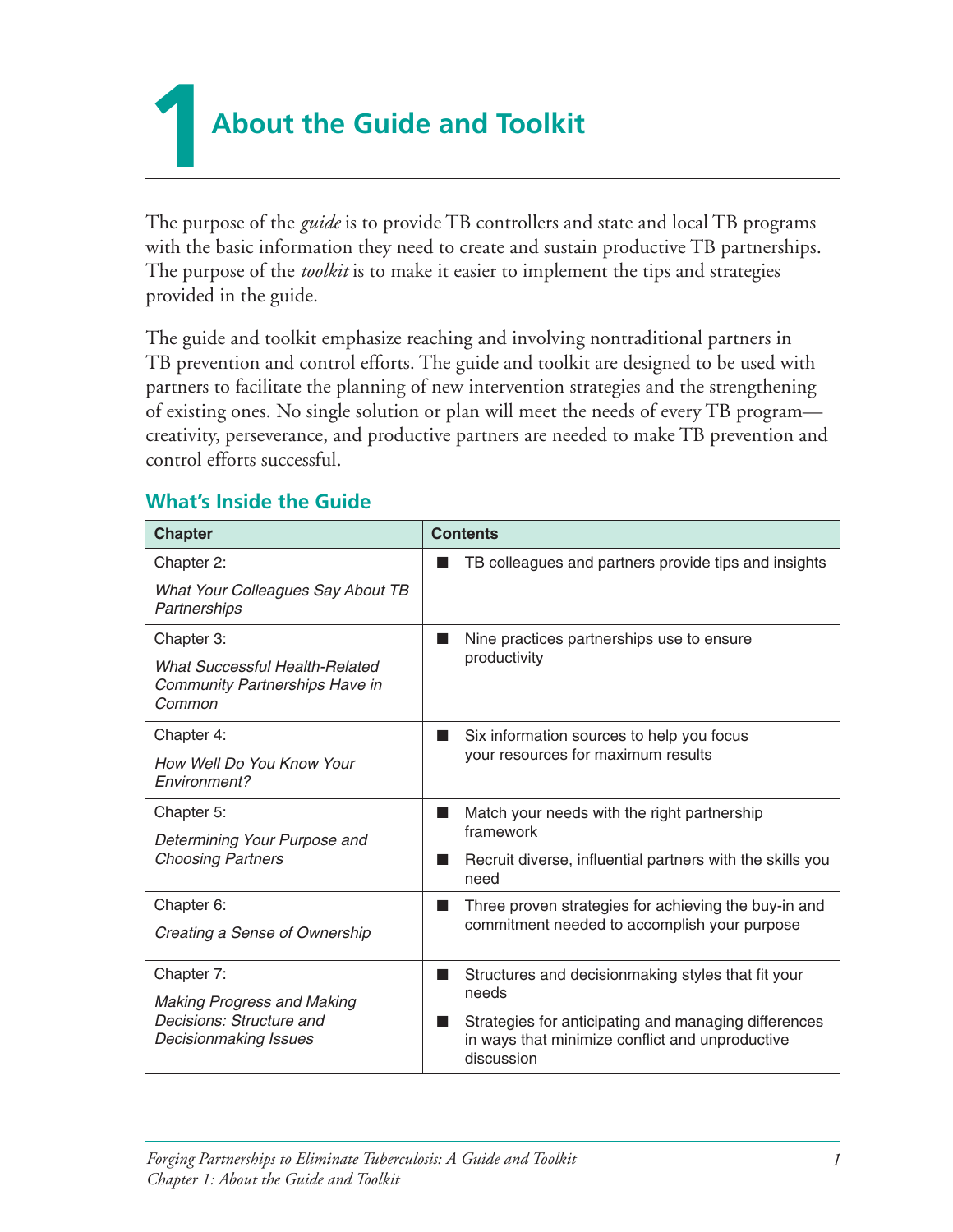| <b>Chapter</b>                                                     | <b>Contents</b>                                                                                                       |
|--------------------------------------------------------------------|-----------------------------------------------------------------------------------------------------------------------|
| Chapter 8:                                                         | Three strategies for keeping productive partners on<br>board                                                          |
| <b>Sustaining Longer-Term Partnerships</b>                         |                                                                                                                       |
| Chapter 9:                                                         | Tips and strategies for effectively delivering your<br>$\blacksquare$<br>message in common media formats              |
| Sharing the Message: Working with<br>the Media and TB Stakeholders |                                                                                                                       |
| Chapter 10:                                                        | Communication planning for TB outbreaks<br>ш                                                                          |
| Preparing Your Partnership to<br>Communicate During a TB Outbreak  | Involving partners in pre-event, event, and post event<br>■<br>planning                                               |
| Chapter 11:<br><b>Evaluating and Measuring Success</b>             | Applying the six-step CDC Framework for program<br>ш<br>evaluation in public health                                   |
|                                                                    | Using evaluation findings to improve TB prevention<br>and control outcomes                                            |
| Chapter 12:                                                        | Where to look for funding<br>ш                                                                                        |
| <b>Selling Your Success to Others:</b><br><b>Getting Support</b>   | Where to find tips on effective grant writing                                                                         |
|                                                                    | Strategies for addressing public policy<br><b>In the Second State</b>                                                 |
| Chapter 13:                                                        | Specialized terms and definitions associated with TB<br>- 1<br>and forging partnerships                               |
| Glossary                                                           |                                                                                                                       |
| Chapter 14:                                                        | Alphabetical list of all works specifically mentioned or<br>■<br>quoted anywhere in this guide                        |
| <b>Reference List</b>                                              |                                                                                                                       |
| Chapter 15:                                                        | List of CDC resources<br>■                                                                                            |
| <b>Key CDC Resources</b>                                           |                                                                                                                       |
| Chapter 16:                                                        | Checklists and worksheets for assessing local assets<br><b>The State</b><br>and barriers to TB prevention and control |
| <b>Toolkit</b>                                                     |                                                                                                                       |
|                                                                    | Planning tools for developing effective strategies and<br>ш<br>implementing SMART objectives                          |
|                                                                    | Sample materials easily adapted for local use                                                                         |

## **Making the Guide and Toolkit Work for You**

Although each chapter builds on concepts presented in the chapters before it, each chapter has also been designed to stand on its own, so that you may pull out and use those chapters that are most relevant to you in the partnership process at any given time.

This guide and accompanying toolkit are offered in print and CD ROM formats. The sample tools are in Microsoft Word and can be easily edited to suit your partnership needs.